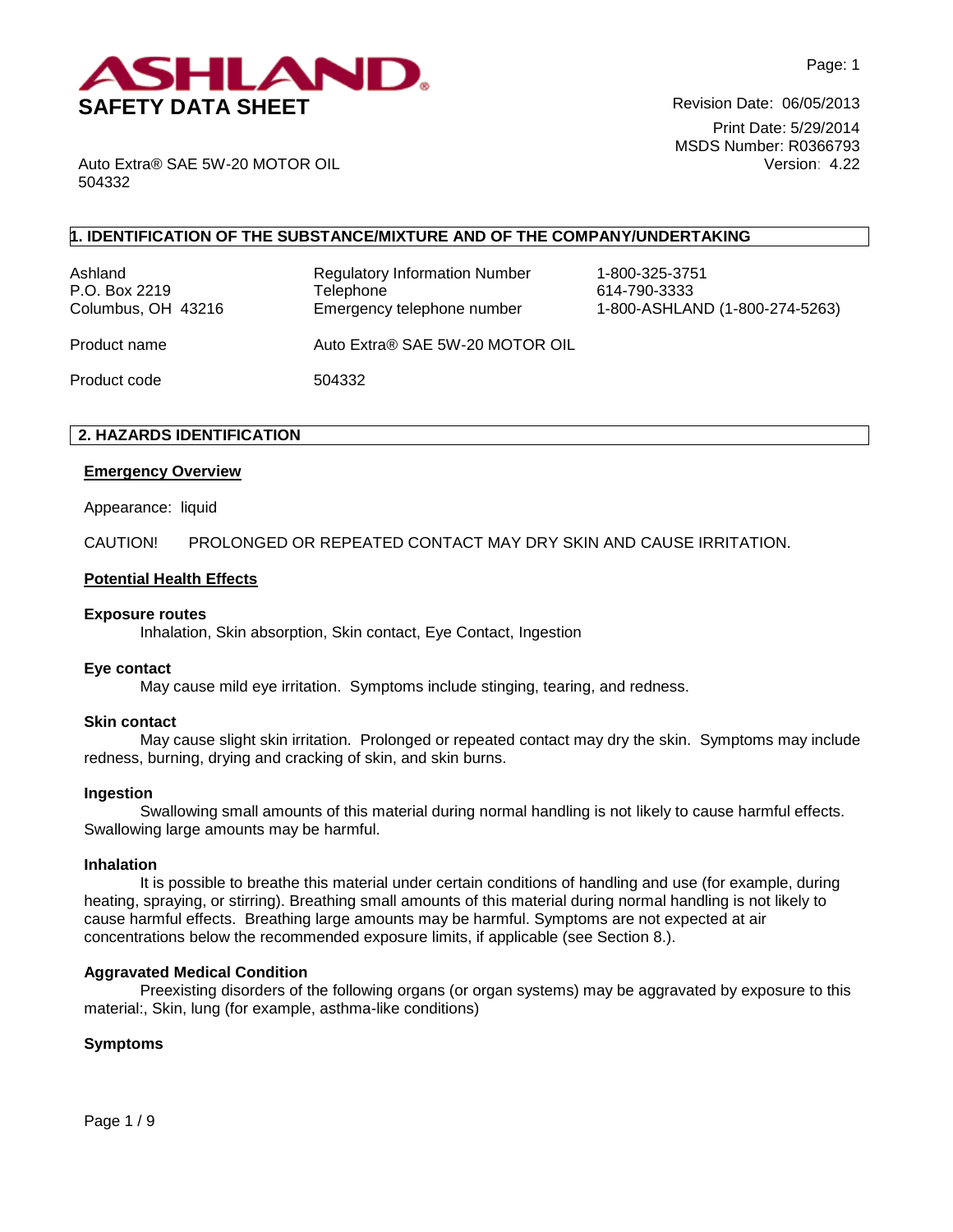

Print Date: 5/29/2014 MSDS Number: R0366793 Version: 4.22

Auto Extra® SAE 5W-20 MOTOR OIL 504332

Signs and symptoms of exposure to this material through breathing, swallowing, and/or passage of the material through the skin may include:, acne, stomach or intestinal upset (nausea, vomiting, diarrhea), irritation (nose, throat, airways)

### **Target Organs**

No data

### **Carcinogenicity**

This material is not listed as a carcinogen by the International Agency for Research on Cancer (IARC), the National Toxicology Program (NTP), or the Occupational Safety and Health Administration (OSHA). Used motor oil has been shown to cause skin cancer in laboratory animals continually exposed by repeated applications. Avoid prolonged or repeated skin contact.

#### **Reproductive hazard**

There are no data available for assessing risk to the fetus from maternal exposure to this material.

# **3. COMPOSITION/INFORMATION ON INGREDIENTS**

WHMIS hazardous composition: No ingredients are hazardous according to the CPR criteria.

#### **4. FIRST AID MEASURES**

#### **Eyes**

If symptoms develop, move individual away from exposure and into fresh air. Flush eyes gently with water while holding eyelids apart. If symptoms persist or there is any visual difficulty, seek medical attention.

#### **Skin**

Remove contaminated clothing. Wash exposed area with soap and water. If symptoms persist, seek medical attention. Launder clothing before reuse.

#### **Ingestion**

Seek medical attention. If individual is drowsy or unconscious, do not give anything by mouth; place individual on the left side with the head down. Contact a physician, medical facility, or poison control center for advice about whether to induce vomiting. If possible, do not leave individual unattended.

#### **Inhalation**

If symptoms develop, move individual away from exposure and into fresh air. If symptoms persist, seek medical attention. If breathing is difficult, administer oxygen. Keep person warm and quiet; seek immediate medical attention.

#### **Notes to physician**

**Hazards:** Acute aspiration of large amounts of oil-laden material may produce a serious aspiration pneumonia. Patients who aspirate these oils should be followed for the development of long-term sequelae. Repeated aspiration of small quantities of mineral oil can produce chronic inflammation of the lungs (i.e. lipoid pneumonia) that may progress to pulmonary fibrosis. Symptoms are often subtle and radiological changes appear worse than clinical abnormalities. Occasionally, persistent cough, irritation of the upper respiratory tract,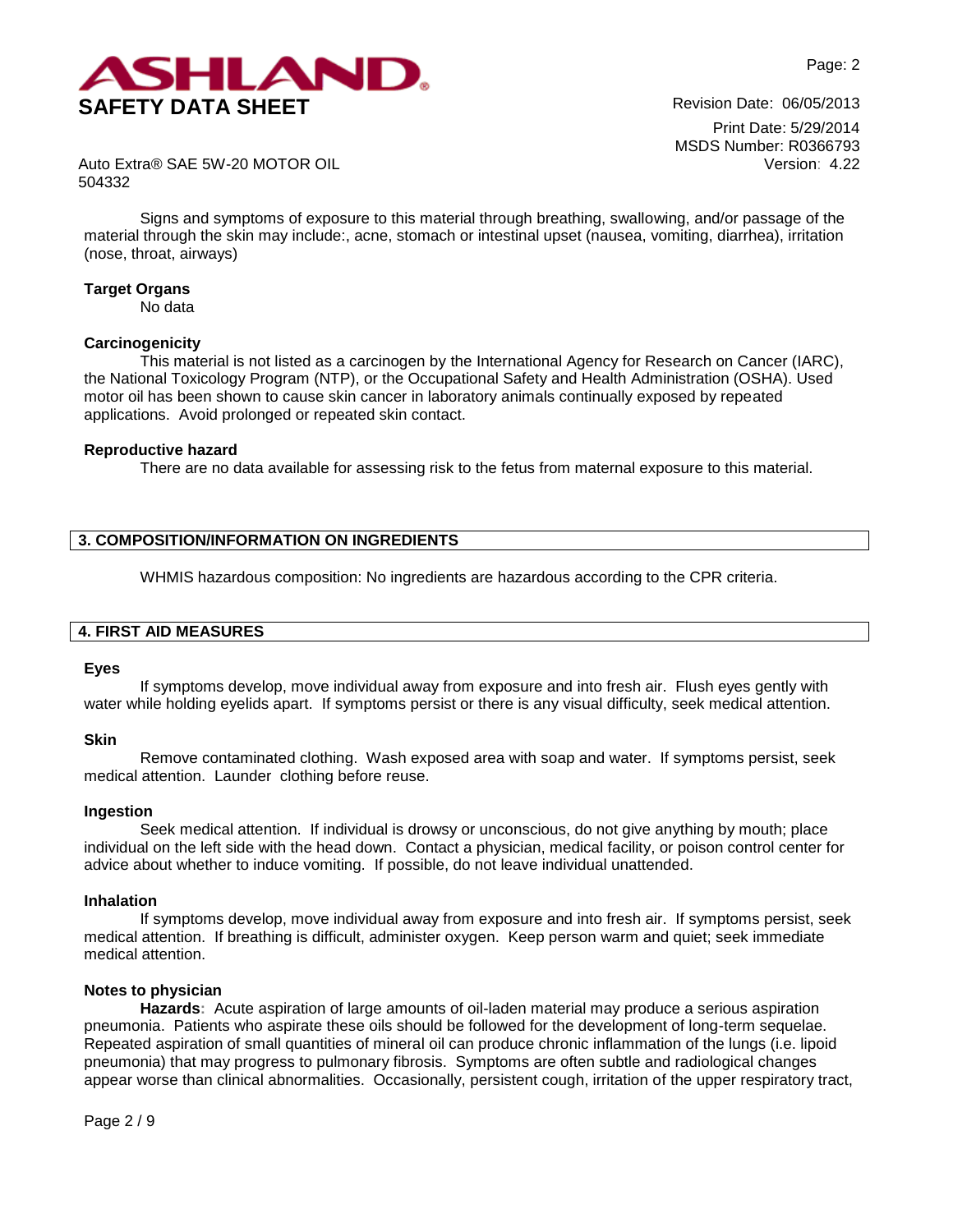

Print Date: 5/29/2014 MSDS Number: R0366793 Version: 4.22

Auto Extra® SAE 5W-20 MOTOR OIL 504332

shortness of breath with exertion, fever, and bloody sputum occur. Inhalation exposure to oil mists below current workplace exposure limits is unlikely to cause pulmonary abnormalities. **Treatment:** No information available.

# **5. FIREFIGHTING MEASURES**

### **Suitable extinguishing media**

Dry chemical, Carbon dioxide (CO2), Water spray

### **Hazardous combustion products**

carbon dioxide and carbon monoxide, Hydrocarbons

### **Precautions for fire-fighting**

Wear full firefighting turn-out gear (full Bunker gear), and respiratory protection (SCBA). DO NOT direct a solid stream of water or foam into hot, burning pools of liquid since this may cause frothing and increase fire intensity. Frothing can be violent and possibly endanger any firefighter standing too close to the burning liquid. Use water spray to cool fire exposed containers and structures until fire is out if it can be done with minimal risk. Avoid spreading burning material with water used for cooling purposes.

## **NFPA Flammable and Combustible Liquids Classification**

Combustible Liquid Class IIIB

# **6. ACCIDENTAL RELEASE MEASURES**

#### **Personal precautions**

For personal protection see section 8.Persons not wearing protective equipment should be excluded from area of spill until clean-up has been completed.

## **Environmental precautions**

Prevent spreading over a wide area (e.g. by containment or oil barriers). Do not let product enter drains. Do not flush into surface water or sanitary sewer system.

## **Methods for cleaning up**

Keep in suitable, closed containers for disposal. Soak up with inert absorbent material (e.g. sand, silica gel, acid binder, universal binder, sawdust).

## **Other information**

Comply with all applicable federal, state, and local regulations.

# **7. HANDLING AND STORAGE**

#### **Handling**

Containers of this material may be hazardous when emptied. Since emptied containers retain product residues (vapor, liquid, and/or solid), all hazard precautions given in the data sheet must be observed.

## **Storage**

Page 3 / 9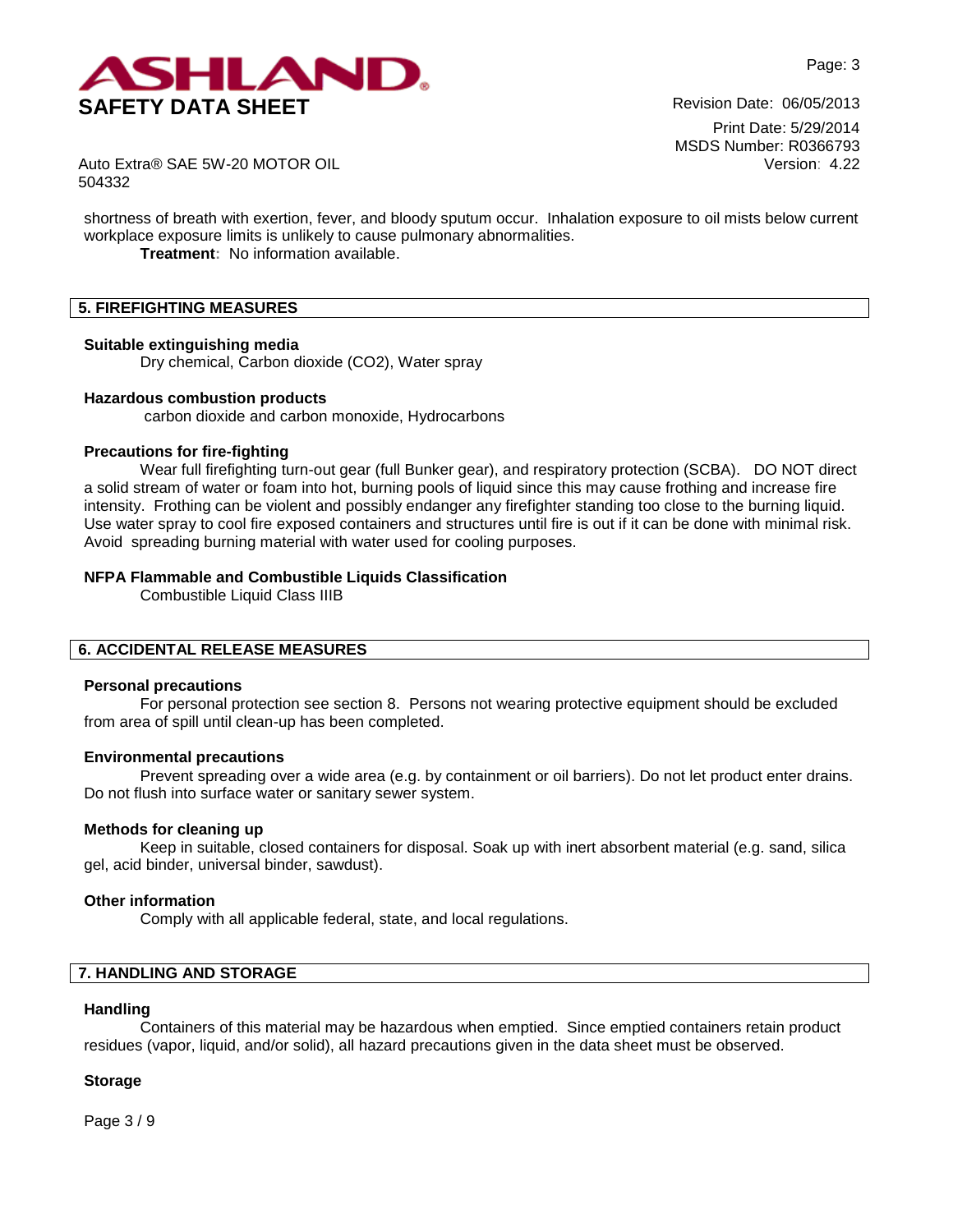

Print Date: 5/29/2014 MSDS Number: R0366793 Version: 4.22

Auto Extra® SAE 5W-20 MOTOR OIL 504332

Store in a cool, dry, ventilated area.

## **8. EXPOSURE CONTROLS/PERSONAL PROTECTION**

### **Exposure Guidelines**

Contains no substances with occupational exposure limit values.

# **General advice**

These recommendations provide general guidance for handling this product. Personal protective equipment should be selected for individual applications and should consider factors which affect exposure potential, such as handling practices, chemical concentrations and ventilation. It is ultimately the responsibility of the employer to follow regulatory guidelines established by local authorities.

### **Exposure controls**

Provide sufficient mechanical (general and/or local exhaust) ventilation to maintain exposure below exposure guidelines (if applicable) or below levels that cause known, suspected or apparent adverse effects.

## **Eye protection**

Not required under normal conditions of use. Wear splash-proof safety goggles if material could be misted or splashed into eyes.

### **Skin and body protection**

Wear normal work clothing including long pants, long-sleeved shirts and foot covering to prevent direct contact of the product with the skin. Launder clothing before reuse. If skin irritation develops, contact your facility health and safety professional or your local safety equipment supplier to determine the proper personal protective equipment for your use.

Wear resistant gloves (consult your safety equipment supplier).

## **Respiratory protection**

Respiratory protection is not required under normal conditions of use.

## **9. PHYSICAL AND CHEMICAL PROPERTIES**

| <b>Physical state</b>                       | liquid                                              |  |  |
|---------------------------------------------|-----------------------------------------------------|--|--|
| <b>Flash point</b>                          | > 390 °F / > 199 °C Cleveland open cup              |  |  |
| Lower explosion limit/Upper explosion limit | 1 %(V) / 6 %(V)                                     |  |  |
| Vapour pressure                             | 0.001 hPa @ 68 °F / 20 °C Calculated Vapor Pressure |  |  |
| <b>Density</b>                              | 0.8620 g/cm3 @ 60.01 °F / 15.56 °C                  |  |  |
|                                             | 7.19 lb/gal @ 60.00 °F / 15.56 °C                   |  |  |
| <b>Viscosity, kinematic</b>                 | $8.5$ mm $2/s$                                      |  |  |

# **10. STABILITY AND REACTIVITY**

## **Stability**

Stable.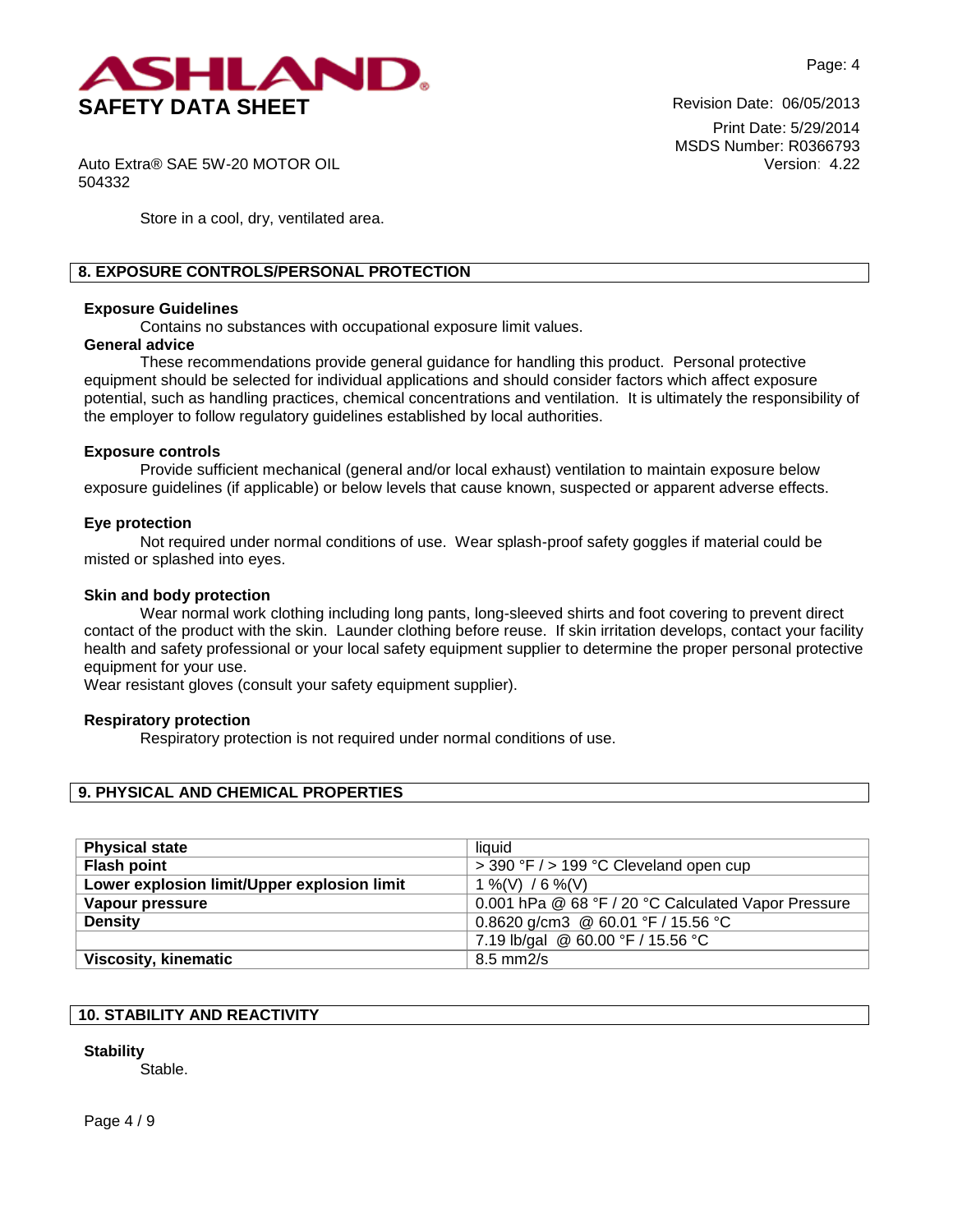

Print Date: 5/29/2014 MSDS Number: R0366793 Version: 4.22

Auto Extra® SAE 5W-20 MOTOR OIL 504332

# **Conditions to avoid**

None known.

# **Incompatible products**

Strong oxidizing agents

# **Hazardous decomposition products**

carbon dioxide and carbon monoxide, Hydrocarbons

# **Hazardous reactions**

Product will not undergo hazardous polymerization.

# **11. TOXICOLOGICAL INFORMATION**

| Information on likely routes of<br>exposure | $\sim$ | Inhalation<br>Skin absorption<br>Skin contact<br>Eye Contact<br>Ingestion |
|---------------------------------------------|--------|---------------------------------------------------------------------------|
| Product                                     |        |                                                                           |
| Acute oral toxicity                         |        | no data available                                                         |
| Acute inhalation toxicity                   |        | no data available                                                         |
| Acute dermal toxicity                       |        | no data available                                                         |
| Skin corrosion/irritation                   |        | no data available                                                         |
| Serious eye damage/eye<br>irritation        |        | no data available                                                         |
| Respiratory or skin sensitisation           | t.     | no data available                                                         |

## **Components:**

no data available

# **12. ECOLOGICAL INFORMATION**

# **Ecotoxicity Product:**

Page 5 / 9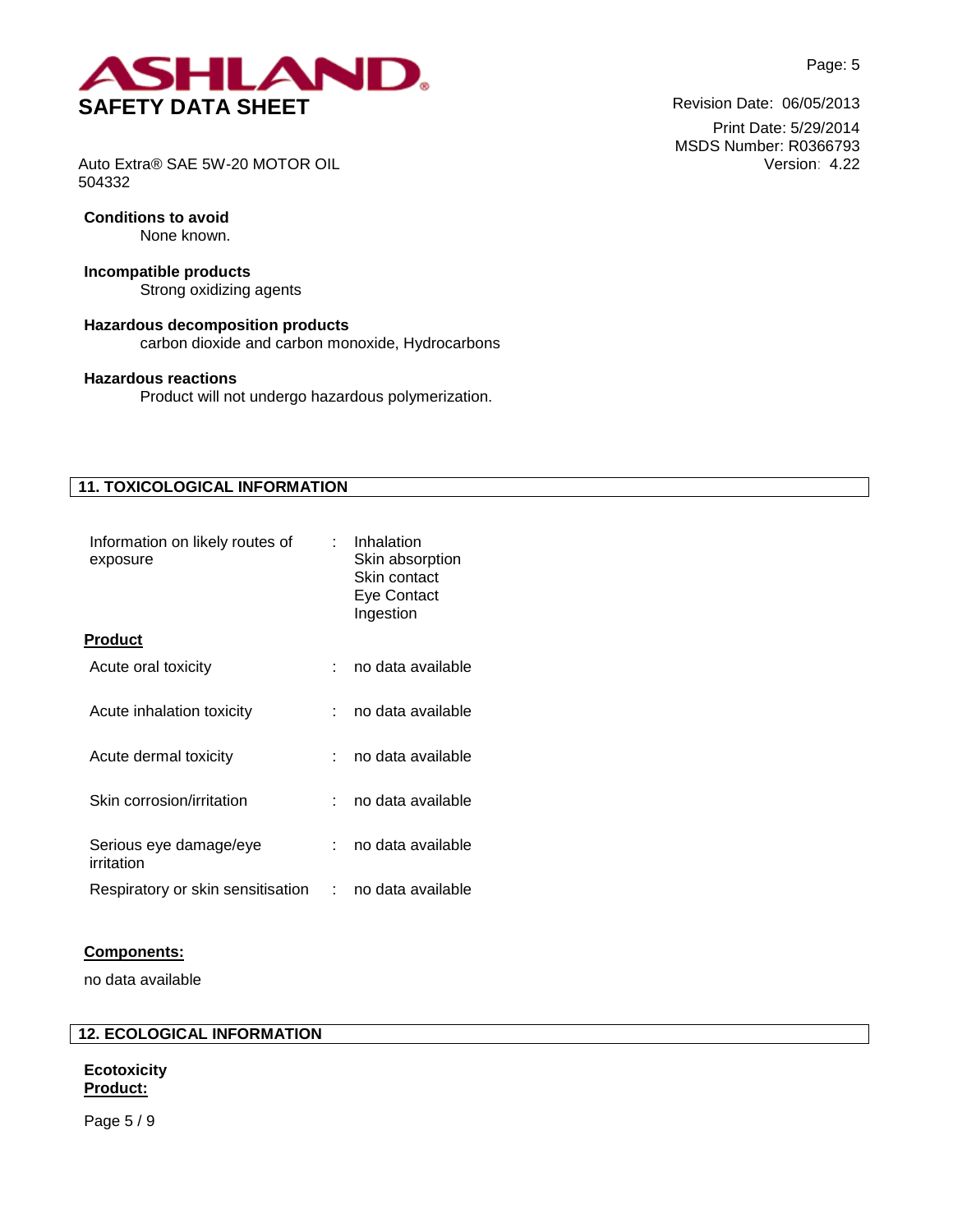

Print Date: 5/29/2014 MSDS Number: R0366793

Version: 4.22



Auto Extra® SAE 5W-20 MOTOR OIL 504332

no data available

**Components:**

no data available

# **Persistence and degradability**

**Product:**

no data available

**Components:**

no data available

# **Bioaccumulative potential**

**Product:**

no data available

**Components:** no data available

# **Mobility in soil**

**Product:**

no data available

# **Components:**

no data available

# **13. DISPOSAL CONSIDERATIONS**

# **Waste disposal methods**

Dispose of in accordance with all applicable local, state and federal regulations.

## **14. TRANSPORT INFORMATION**

## **REGULATION**

| <b>ID NUMBER</b>       | PROPER SHIPPING NAME | *HAZARD<br>CLASS | <b>SUBSIDIARY</b><br>HAZARDS | <b>PACKING</b><br><b>GROUP</b> | MARINE<br>POLLUTANT<br>LTD. QTY. |  |
|------------------------|----------------------|------------------|------------------------------|--------------------------------|----------------------------------|--|
| <b>U.S. DOT - ROAD</b> |                      |                  |                              |                                |                                  |  |
|                        | Not dangerous goods  |                  |                              |                                |                                  |  |

Not dangerous goods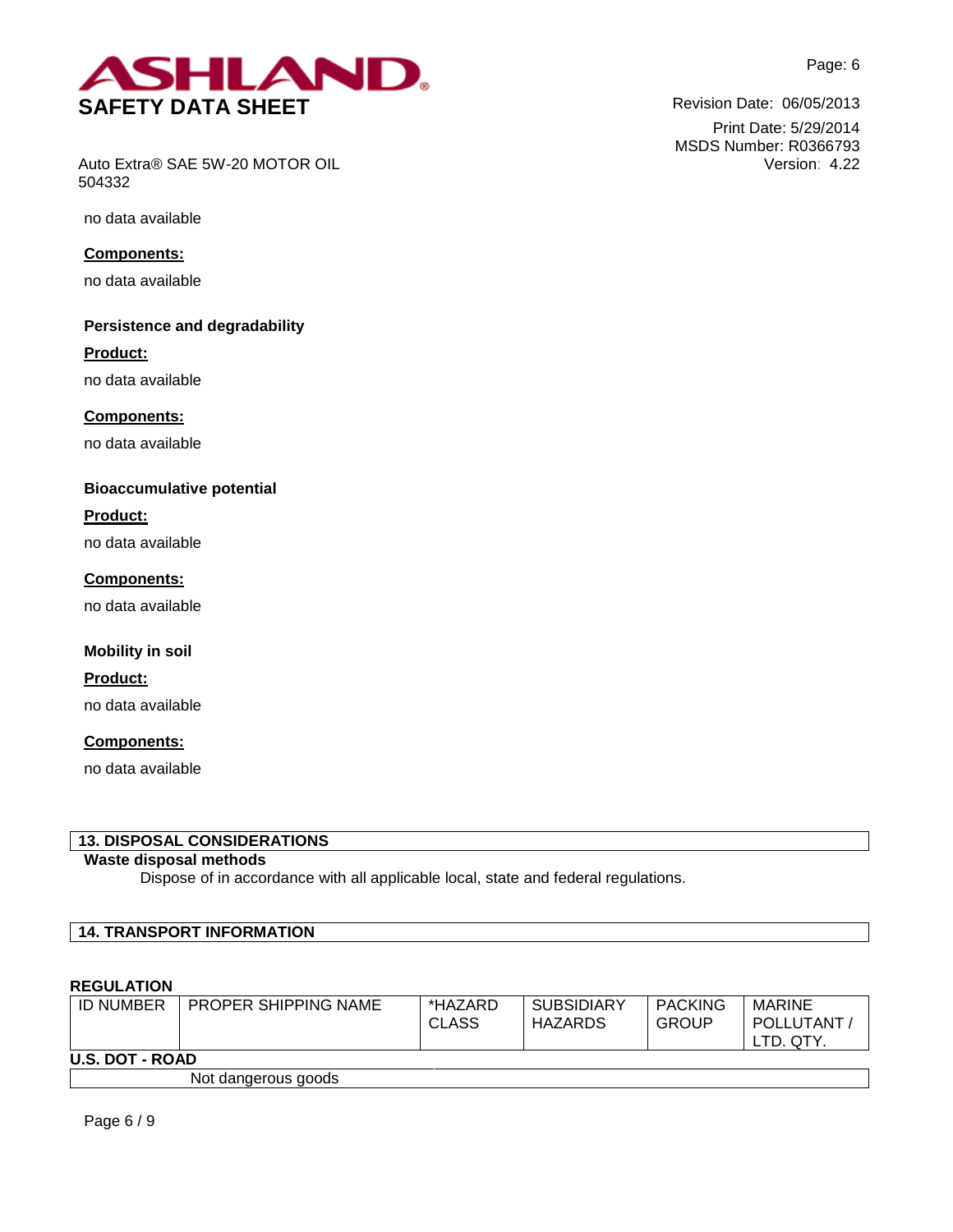

Print Date: 5/29/2014 MSDS Number: R0366793 Version: 4.22

Auto Extra® SAE 5W-20 MOTOR OIL 504332

## **U.S. DOT - RAIL**

Not dangerous goods

## **U.S. DOT - INLAND WATERWAYS**

Not dangerous goods

## **TRANSPORT CANADA - ROAD**

Not dangerous goods

# **TRANSPORT CANADA - RAIL**

Not dangerous goods

# **TRANSPORT CANADA - INLAND WATERWAYS**

Not dangerous goods

# **INTERNATIONAL MARITIME DANGEROUS GOODS**

Not dangerous goods

# **INTERNATIONAL AIR TRANSPORT ASSOCIATION - CARGO**

Not dangerous goods

# **INTERNATIONAL AIR TRANSPORT ASSOCIATION - PASSENGER**

Not dangerous goods

## **MEXICAN REGULATION FOR THE LAND TRANSPORT OF HAZARDOUS MATERIALS AND WASTES**

Not dangerous goods

# **\*ORM = ORM-D, CBL = COMBUSTIBLE LIQUID**

Dangerous goods descriptions (if indicated above) may not reflect quantity, end-use or region-specific exceptions that can be applied. Consult shipping documents for descriptions that are specific to the shipment.

# **15. REGULATORY INFORMATION**

# **WHMIS Classification**

Not Rated

WHMIS Ingredient Disclosure List IDL: No component is listed on the WHMIS ingredients disclosure list.

This product has been classified in accordance with the hazard criteria of the Controlled Products Regulations (CPR) and the MSDS contains all the information required by the CPR.

**Canadian National Pollutant Release Inventory (NPRI)**Canadian National Pollutant Release Inventory (NPRI): No component is listed on NPRI.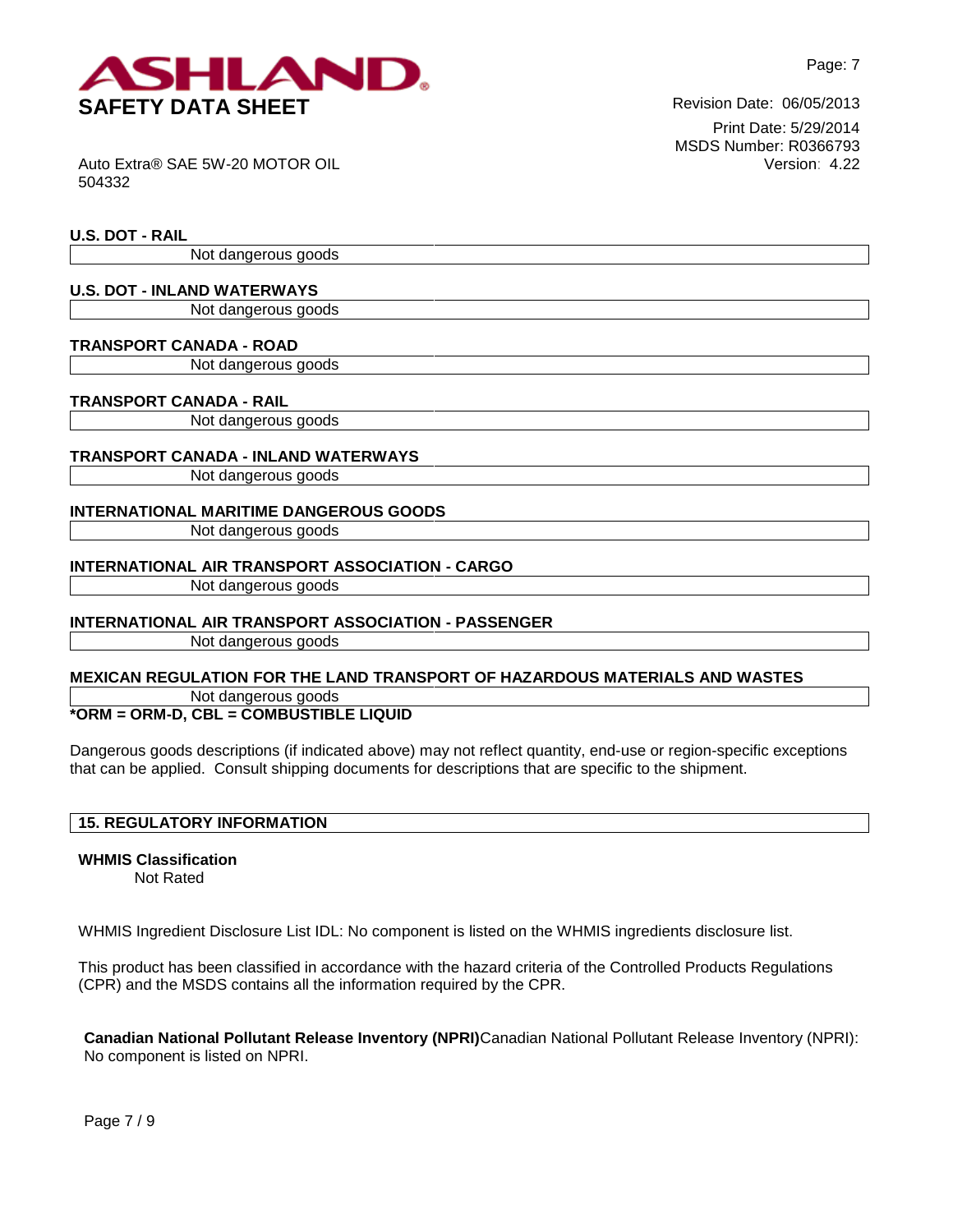

Print Date: 5/29/2014 MSDS Number: R0366793 Version: 4.22

Auto Extra® SAE 5W-20 MOTOR OIL 504332

## **Notification status**

| US. Toxic Substances Control Act                                 | y (positive listing)    |
|------------------------------------------------------------------|-------------------------|
| Canada. Canadian Environmental Protection Act (CEPA). Domestic   | y (positive listing)    |
| Substances List (DSL). (Can. Gaz. Part II, Vol. 133)             |                         |
| Australia. Industrial Chemical (Notification and Assessment) Act | y (positive listing)    |
| Japan. Kashin-Hou Law List                                       | e (special case)        |
| Korea. Toxic Chemical Control Law (TCCL) List                    | y (positive listing)    |
| Philippines. The Toxic Substances and Hazardous and Nuclear      | y (positive listing)    |
| Waste Control Act                                                |                         |
| China. Inventory of Existing Chemical Substances                 | q (quantity restricted) |

|                  | <b>HMIS</b>              | <b>NFPA</b> |
|------------------|--------------------------|-------------|
| Health           |                          |             |
| Flammability     |                          |             |
| Physical hazards |                          |             |
| Instability      |                          |             |
| Specific Hazard  | $\overline{\phantom{m}}$ | $- -$       |

## **16. OTHER INFORMATION**

The information accumulated herein is believed to be accurate but is not warranted to be whether originating with the company or not. Recipients are advised to confirm in advance of need that the information is current, applicable, and suitable to their circumstances. This MSDS has been prepared by Ashland's Environmental Health and Safety Department (1-800-325-3751).

List of abbreviations and acronyms that could be, but not necessarily are, used in this safety data sheet : ACGIH : American Conference of Industrial Hygienists

BEI : Biological Exposure Index

CAS : Chemical Abstracts Service (Division of the American Chemical Society).

CMR : Carcinogenic, Mutagenic or Toxic for Reproduction

FG : Food grade

GHS : Globally Harmonized System of Classification and Labeling of Chemicals.

H-statement : Hazard Statement

IATA : International Air Transport Association.

IATA-DGR : Dangerous Goods Regulation by the "International Air Transport Association" (IATA).

ICAO : International Civil Aviation Organization

ICAO-TI (ICAO) : Technical Instructions by the "International Civil Aviation Organization"

IMDG : International Maritime Code for Dangerous Goods

ISO : International Organization for Standardization

logPow : octanol-water partition coefficient

LCxx : Lethal Concentration, for xx percent of test population

LDxx : Lethal Dose, for xx percent of test population.

ICxx : Inhibitory Concentration for xx of a substance

Ecxx : Effective Concentration of xx

N.O.S.: Not Otherwise Specified

Page 8 / 9